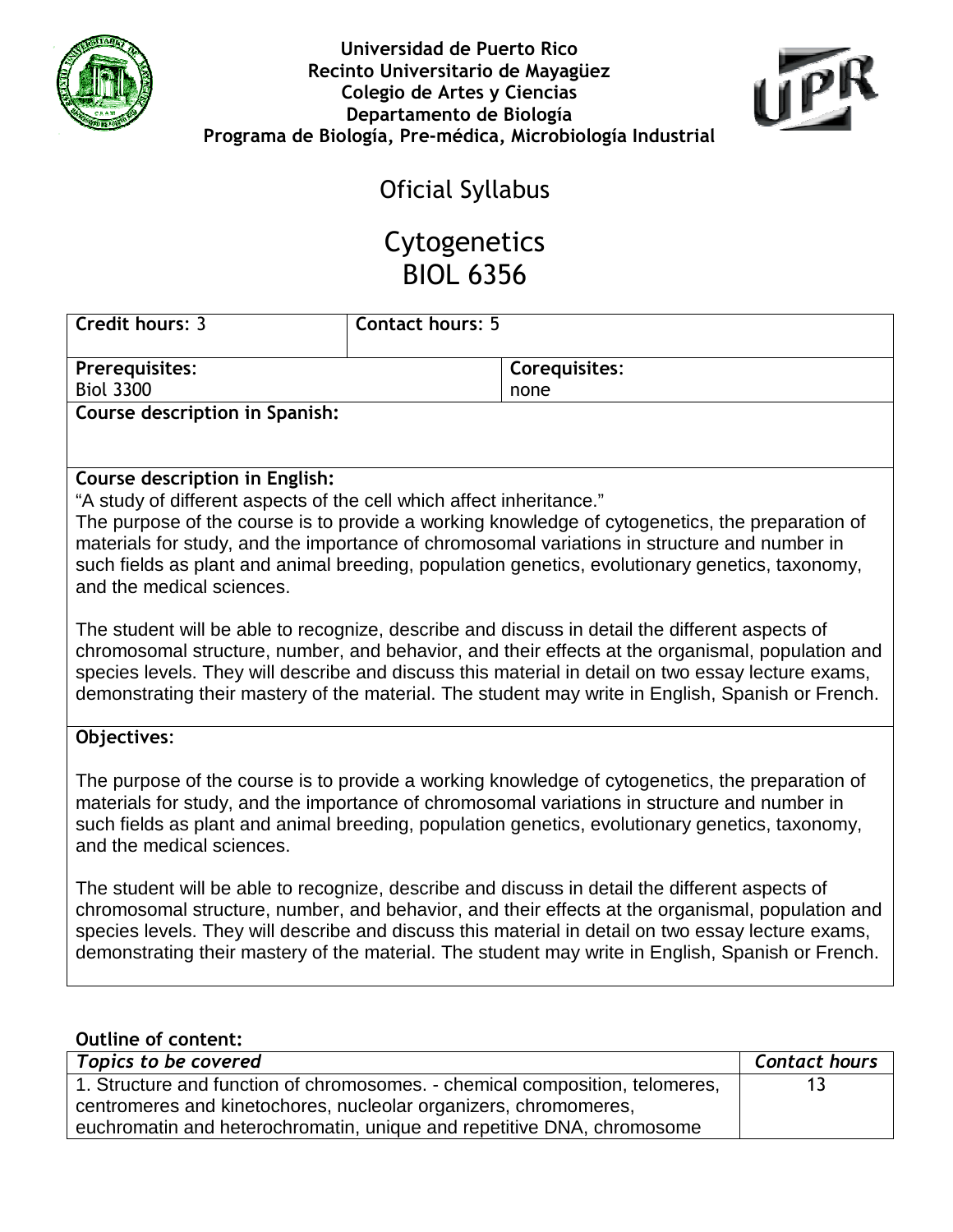| structure throughout the cell cycle, banded chromosomes, lampbrush                                                           |                |
|------------------------------------------------------------------------------------------------------------------------------|----------------|
| chromosomes, polytene chromosomes, B chromosomes.<br>2. [Mitosis and meiosis will be covered in laboratory.] Endomitosis and | 3              |
| polyteny, molecular mechanism of crossing over, chromosomal evidence of                                                      |                |
| crossing over, environmental and genetic factors which affect the frequency of                                               |                |
| crossing over, genetic control of meiosis.                                                                                   |                |
| 3. Variations in chromosome structure: The origin and adaptive significance                                                  | 8              |
| (and use in plant breeding where appropriate) of duplications, deletions,                                                    |                |
| inversions, and translocations, isochromosomes, ring chromosomes, centric                                                    |                |
| fusions and fissions.                                                                                                        |                |
| 4. Changes in chromosome number - aneuploidy and euploidy in both plants                                                     | 5              |
| and animals, their origins, cytogenetic effects, use in crop breeding, and                                                   |                |
| adaptive significance.                                                                                                       |                |
| 5. Variant chromosomal systems. - asexual reproduction, modified sexual                                                      | 3              |
| reproduction (various forms of parthenogenesis), chromosome diminution and                                                   |                |
| elimination.                                                                                                                 |                |
| 6. Evolution of the karyotype. - evolution of sex chromosomes, (most aspects                                                 | 1              |
| are covered with their individual topics, such as translocations).                                                           |                |
|                                                                                                                              |                |
| <b>LABORATORY TOPICS</b>                                                                                                     |                |
| 1. Elements of microscopic technique.                                                                                        | 3              |
| 2. Mitosis - the process of mitosis. Lecture and examination of prepared slides.                                             | $\overline{3}$ |
| Preparation of materials for the following laboratory.                                                                       |                |
| 3. Mitosis - the preparation and analysis of microscope slides of mitosis.                                                   | 3              |
| Preparation of materials for the following laboratory.                                                                       | 6              |
| 4. Mitosis - the preparation and analysis of colchicine-arrested mitoses. The<br>preparation of karyotypes.                  |                |
| 5. Meiosis - the process of meiosis. Lecture and examination of prepared                                                     | 6              |
| slides. Collection and preparation of materials for the following laboratory.                                                |                |
| 6. Meiosis - the demonstration and analysis of meiosis in various species (the                                               | 6              |
| student makes their own slides). Preparation of materials for the following                                                  |                |
| laboratory.                                                                                                                  |                |
| 7. Polytene chromosomes, their preparation and analysis. Preparation of                                                      | 3              |
| materials for the following laboratory.                                                                                      |                |
| 8. Chromosomal aberrations. Their identification in experimental materials.                                                  | $\overline{3}$ |
| Preparation of materials for the following laboratory.                                                                       |                |
| 9. Effects of mutagens on chromosomes. Para-diclorobenzene is often used to                                                  | $\mathbf{3}$   |
| break chromosomes.                                                                                                           |                |
| The two lecture exams are given during the laboratory periods.                                                               | 6              |
|                                                                                                                              |                |
| Total hours: (should be equivalent to the contact hours of the course)                                                       | 74             |

| Instructional strategies: |                                    |                      |               |                                       |                    |
|---------------------------|------------------------------------|----------------------|---------------|---------------------------------------|--------------------|
| ⊠lecture                  | $\Box$ discussion                  | <b>D</b> computation |               | ⊠laboratory                           |                    |
|                           | □ Seminar with formal presentation |                      |               | □ Seminar without formal presentation | $\square$ workshop |
| $\Box$ art workshop       | $D$ practicum                      | $\Box$ trip          | $\Box$ thesis | $\square$ special problems            | □tutorial          |